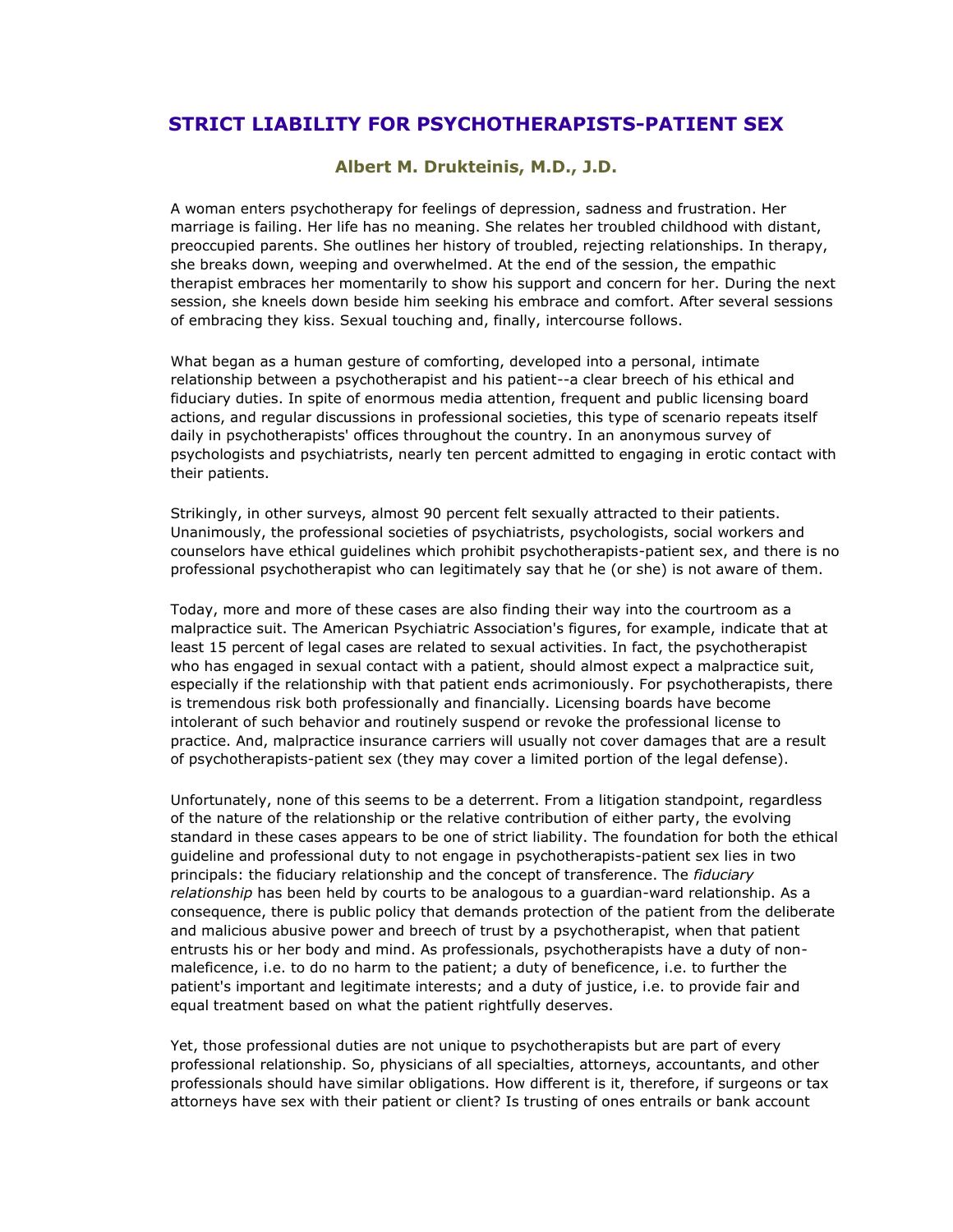any less sensitive or vulnerable to exploitation? Some authors have written that the fiduciary duty in a psychotherapist-patient relationship precludes a patient from being able to consent to sex. Is that really different from a patient who just had her gallbladder removed? What about the client whose financial affairs have been entrusted to an attorney? Can they not consent?

The second principal governing the duty and prohibition against sex in the psychotherapistpatient relationship is *transference*. Transference is the psychoanalytic concept that basically says: when people interact with each other, they tend to interact with them in part as they have learned to interact with the earlier most important figures in their lives--usually parents or other authority figures during their rearing. Often, the psychological problems that people have today (especially in relationships) are based on earlier defects in relating, which the person now, unknowingly, brings into the current situation. For example, if a person was defensive and rebellious toward important authority figures in early life, that person may now have a tendency to be defensive and rebellious to any authority figures such as supervisors or bosses. As a consequence, there may be difficulty keeping a job.

What traditional analysts do, therefore, is to create a therapeutic situation in which they try not to reveal much of themselves in the analytic session, or to otherwise interact in a normal give-and-take fashion, but merely to listen and observe the patient. In this way, the analyst does not give the normal cues to which a patient would typical react during encounters in everyday life. The patient then begins imagining things about the analyst, and reacting to the analyst by projecting feelings onto the analyst, which are based primarily on his or her own learned early attitudes and needs. Without realizing it, the patient begins to think of the analyst as someone else from the past. In turn, the patient begins to behave towards the analyst as if the analyst was that other person. These attitudes, behaviors and needs are then pointed out during analysis and discussed, so that a better understanding of ones self and ones interactions with others can result.

In psychoanalytic psychotherapy, this is why a sexual or love relationship between an analyst and a patient is taboo, because the patient is not falling in love with the analyst at all, but with an image that the analyst allowed the patient to create by structuring the relationship in such a way that it could happen. Obviously, in these situations, this is not a level playing field. Patients are not dealing with the psychotherapist as a real person; they do not even know the psychotherapist as a real person. They are dealing with the position of care and concern, as well as the projections of their imagination onto that psychotherapist. It is very easy for a psychotherapist to become seduced by the admiration or affection of a patient, and to believe that it is for more than just the professional role. Or, after having a friendly relationship with the patient over many years, to forget that at the outset and through those years, it was the cloak of the profession to which that patient was reacting and not a friend they might otherwise have met at a social club.

Psychoanalytic theory is well aware of this potential--even if psychotherapists themselves too often fall into the same trap--and it designates a psychotherapist's problematic behavior with a patient into *boundary crossings* and *boundary violations*. Boundary crossings are behaviors that go beyond the strict nature of the professional relationship; but they are not, in and of themselves, necessarily inappropriate. However, they should be carefully noted since they can easily lead to inappropriate or unethical conduct. Boundary violations, on the other hand, are already inappropriate and unethical. For example, a psychotherapist may embrace a grieving mother who is mourning the recent loss of her son (a boundary crossing); but, a psychotherapist who has her sit on his lap while embracing her during the entire session is unethical (a boundary violation).